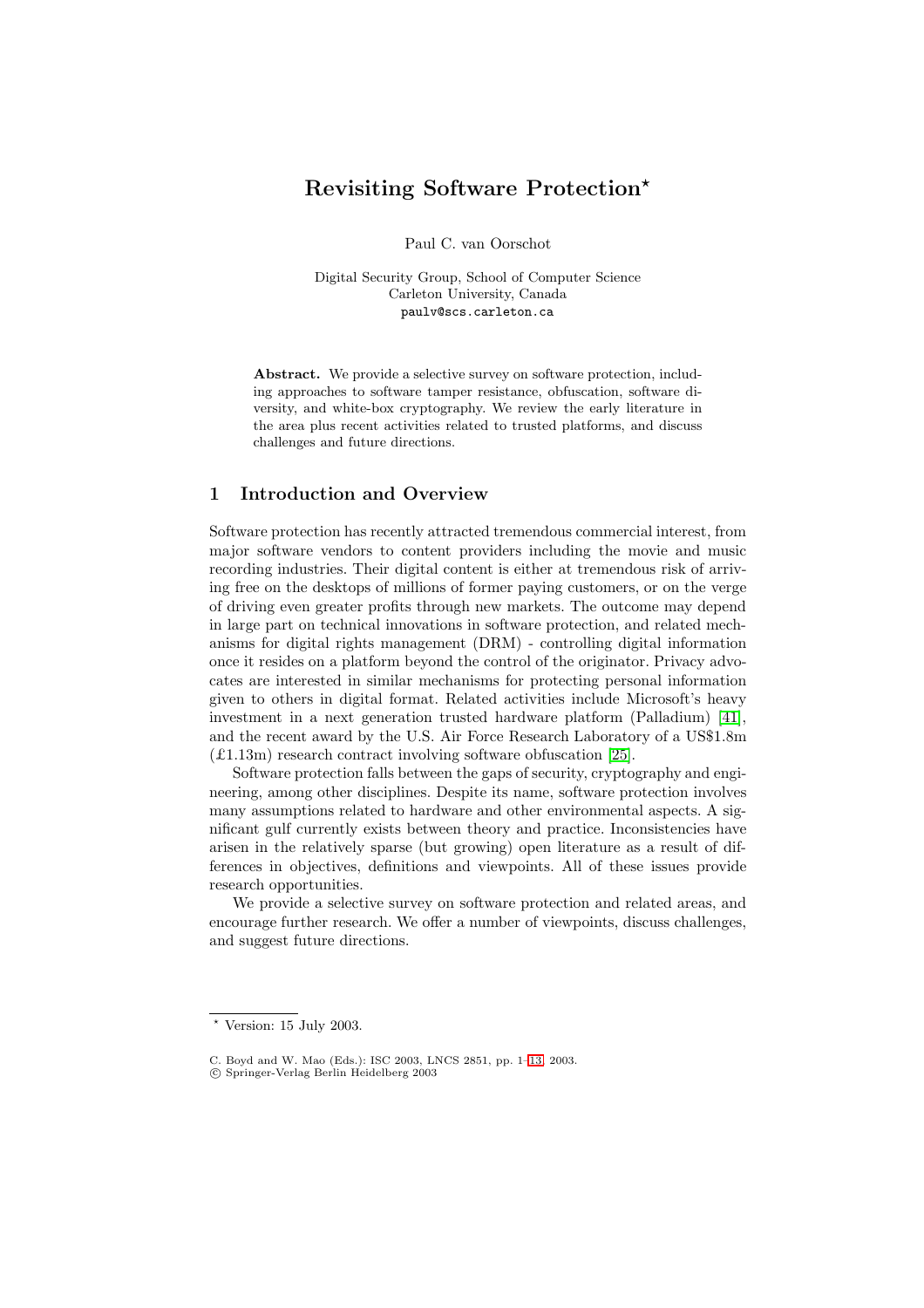#### **1.1 Focus**

Under the heading of software protection, our main focus is on techniques useful for protecting software from reverse engineering (by obfuscation), modification (by software tamper resistance), program-based attacks (by software diversity), and BORE – break-once run everywhere – attacks (by architectural design).

Protecting content typically requires protecting the software which processes the content – motivating our focus on software protection. We are interested in copy protection – a term many use interchangeably with software protection – to the extent that it requires many of the same protections against reverse engineering and software tampering. We do not pursue digital watermarks, a form of steganography (see Petitcolas et al. [\[44\]](#page-12-1) for a taxonomy); they typically do not by themselves prevent attacks *a priori*, but may be used for tracking and finding violators after-the-fact, often in conjunction with legal remedies.

### **1.2 Organization**

The remainder of this paper is organized as follows. *§*[2](#page-1-0) reviews some early literature on software protection. *§*[3](#page-2-0) discusses a selection of software protection approaches including software tamper resistance, software obfuscation, software diversity, and white-box cryptography. *§*[4](#page-6-0) provides observations related to positive and negative results on software obfuscation, the challenges of using complexity-theory as a basis for security analysis, definitions of efficiency, and security through obscurity. *§*[5](#page-8-0) reviews recent directions in the related area of enhancing platform security with low-cost "trusted" hardware and secure software boot-strapping. *§*[6](#page-9-0) provides concluding remarks.

## <span id="page-1-0"></span>**2 Early Research on Software Protection**

As usual, we find it instructive to review the earliest published works in any research area, to learn what was known to the original experts in the area, and has since been forgotten or re-invented.

One of the earliest published works in software protection is the 1980 thesis of Kent [\[37\]](#page-11-2), which addresses the security requirements of software vendors: protection from software copying and modification (e.g. the latter by physical attacks by users, or program-based attacks). Tools proposed to address these requirements include physical tamper-resistant modules (TRMs) and cryptographic techniques; one approach involves using encrypted programs, with instructions decrypted immediately prior to execution. Kent also noted the dual problem of user requirements that externally-supplied software be confined in its access to local resources (cf. hostile host vs. hostile code, *§*[3.2](#page-3-0) below).

Gosler's software protection survey [\[31\]](#page-11-3) examines circa-1985 protection technologies including: hardware security devices (e.g. dongles), floppy disc signatures (magnetic and physical), analysis denial methods (e.g. anti-debug techniques, checksums, encrypted code) and slowing down interactive dynamic analysis. The focus is on software copy prevention, but Gosler notes that the strength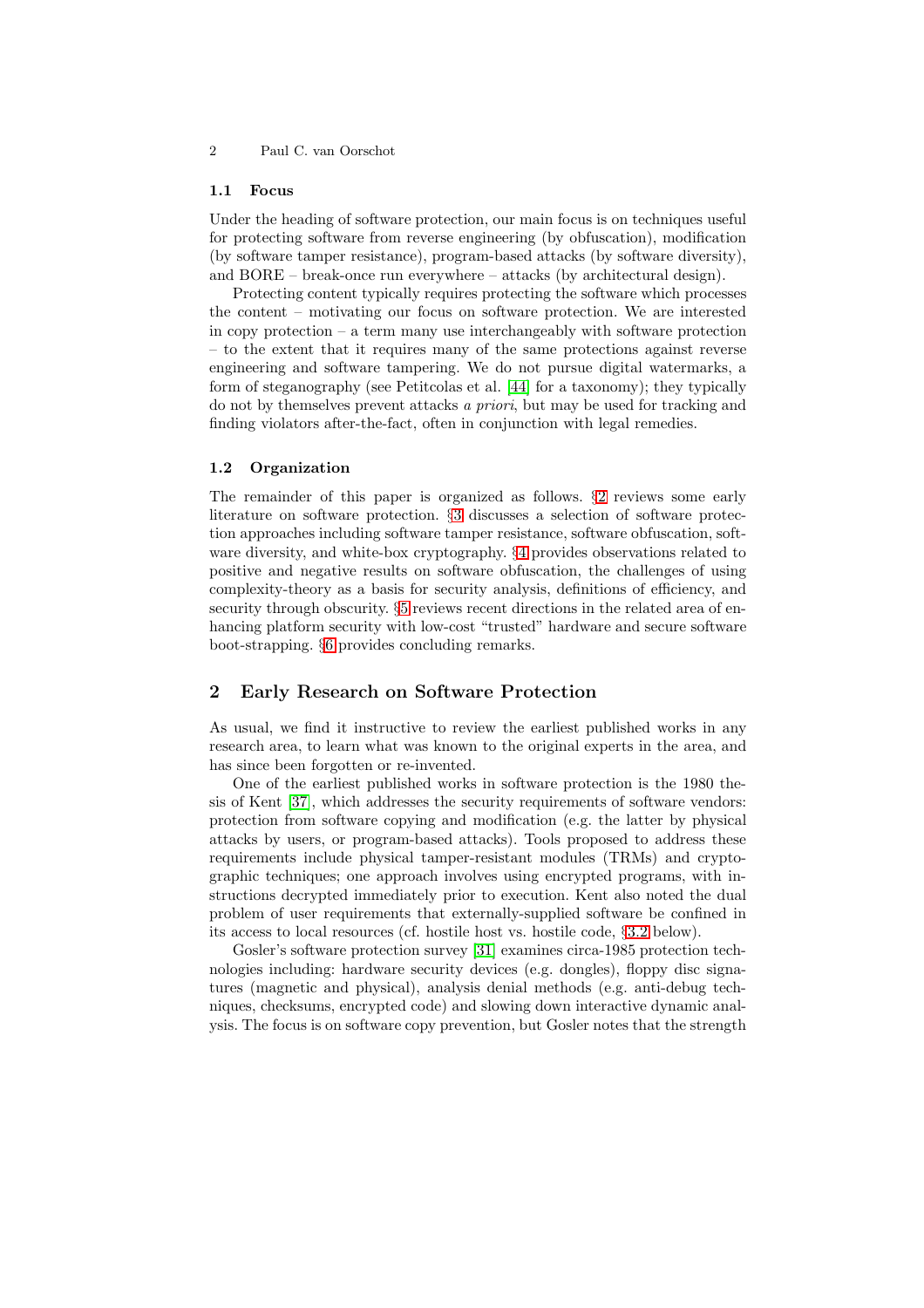of resisting copying should be balanced by that of analyzing the software (e.g. reverse engineering to learn where to modify software, and for protecting proprietary algorithms) and that of software modification (to bypass security checks). Useful tampering is usually preceded by reverse engineering.

Gosler also notes that one should expect that an adversary can carry out dynamic analysis on the target software without detection (e.g. using in-circuit emulators and simulators), and that in such a case, as a result of repeated experiments, one should expect the adversary to win. The practical defense objective is thus to make such experiments "extremely arduous". Another suggestion [\[31,](#page-11-3) p.154] is cycling software (e.g. via some forced obsolescence) at a rate faster than an adversary can break it; this anticipates the paradigm of forced software renewal (cf. Jakobsson and Reiter [\[36\]](#page-11-4), who propose discouraging pirates through forced updates and software aging). This approach is appropriate where protection from attacks for a limited time period suffices.

Herzberg and Pinter [\[33\]](#page-11-5) consider the problem of software copy protection, and propose a solution requiring CPU encryption support (which was far less feasible when proposed almost 20 years ago, circa 1984-85). Cohen's 1993 paper [\[19\]](#page-11-6) (see also *§*[3.4](#page-5-0) below) on software diversity and obfuscation is directly related to software protection, and provides a wealth of techniques and insights.

Goldreich and Ostrovsky's 1996 journal paper [\[30\]](#page-11-7) (and earlier related individual 1987 and 1990 papers) provides one of the earliest theoretical foundation pieces. They reduce the problem of software protection – which they take to mean unauthorized software duplication – to that of efficient (in the theoretical sense) simulation on *oblivious RAMs*. A new issue they address is the extraction of useful information gained by an adversary examining the memory access patterns of executing programs. To address this, oblivous RAMs replace instruction fetches in the original program by sequences of fetches, effectively randomizing memory access patterns to eliminate information leakage. Interestingly, the subsequent practical tamper resistance system of Aucsmith [\[6,](#page-10-0)[7\]](#page-10-1) (see *§*[3.3](#page-4-0) below) addresses similar issues by a combination of just-in-time instruction decryption, and re-arranging instruction blocks at run-time to dynamically change the addresses of executing statements during program execution.

### <span id="page-2-0"></span>**3 Software Protection Approaches**

In this section we outline a selection of software protection approaches: obfuscation through code transformations (for protection against reverse engineering); white-box cryptography (for protecting secret keys in untrusted host environments); software tamper resistance (for protection against program integrity threats); and software diversity (for protection against automated attack scripts and widespread malicious software). We do not consider copy protection *per se*, but note that many of these techniques may serve useful roles in a copy protection solution. Approaches not discussed include the use of anti-debugging techniques.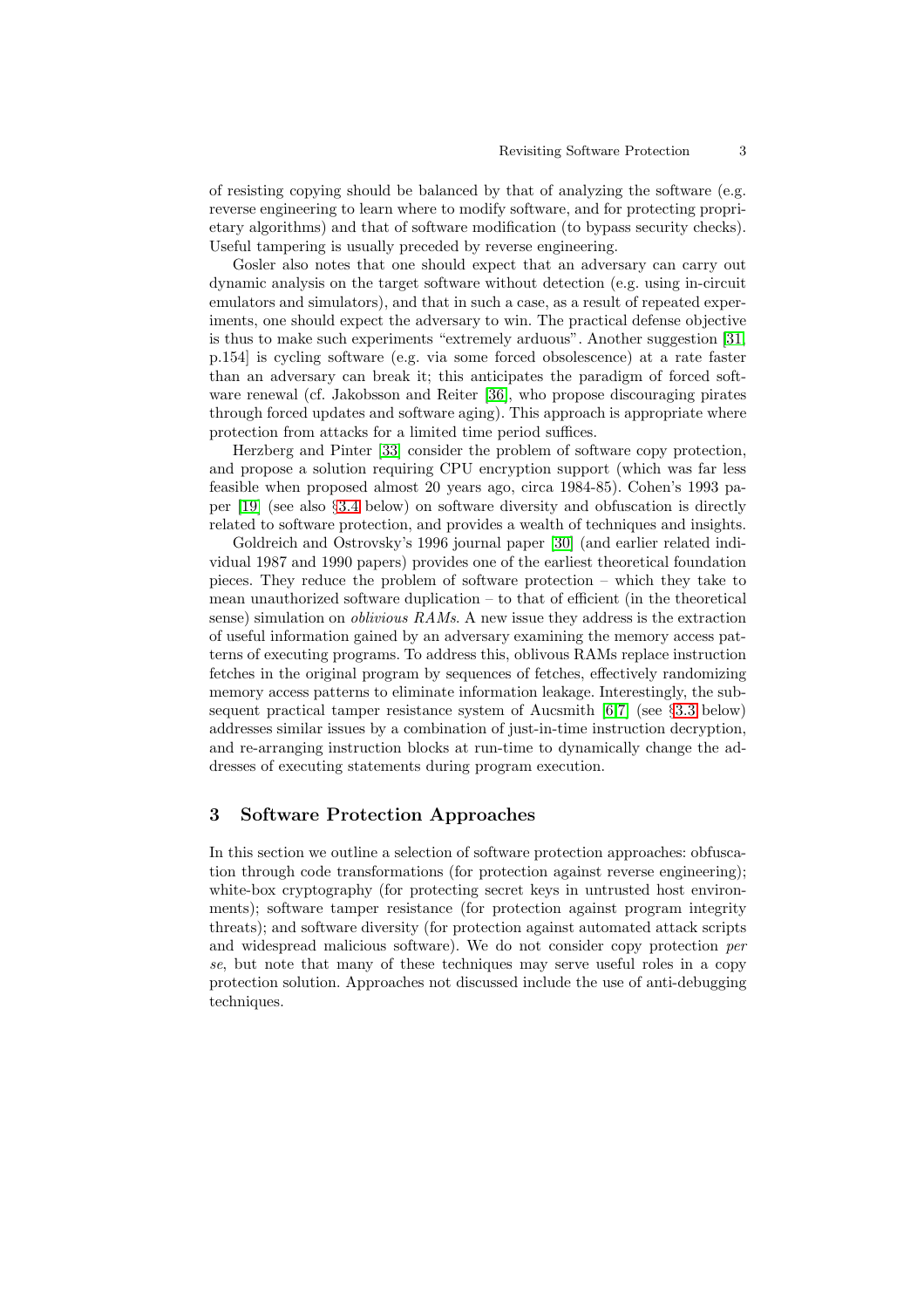#### <span id="page-3-1"></span>**3.1 Software Obfuscation via Automated Code Transformations**

Several researchers have published papers on software obfuscation using automated tools and code transformations (e.g. Collberg et al. [\[21](#page-11-8)[,22\]](#page-11-9)). One idea is to use language-based tools to transform a program (most easily from source code) to a functionally equivalent program which presents greater reverse engineering barriers. If implemented in the form of a pre-compiler, the usual portability issues can be addressed by the back-end of standard compilers.

For design descriptions of such language-based tools, see Collberg et al. [\[20\]](#page-11-10), Nickerson et al. [\[16\]](#page-10-2), and C. Wang [\[52\]](#page-12-2). Cohen [\[19\]](#page-11-6) suggested a similar approach already in the early 1990's, employing obfuscation among other mechanisms as a defense against computer viruses. Cohen's early paper, which is strongly recommended for anyone working in the area of software obfuscation and code transformations, contains an extensive discussion of suggested code transformations (see also Collberg et al. [\[20\]](#page-11-10), and the substantial bibliography in the circa-2000 survey of Collberg et al. [\[23\]](#page-11-11)).

C. Wang [\[52\]](#page-12-2) provides an important security result substantiating this general approach. The idea involves incorporating program transformations to exploit the hardness of precise inter-procedural static analysis in the presence of aliased variables (cf. Collberg et al. [\[20,](#page-11-10) *§*8.1]), combined with transformations degenerating program flow control. Wang shows that static analysis of suitably transformed programs is NP-hard.

Collberg et al. [\[20\]](#page-11-10) contains a wealth of additional information on software obfuscation, including notes on: a proposed classification of code transformations (e.g. control flow obfuscation, data obfuscation, layout obfuscation, preventive transformations); the use of *opaque predicates* for control flow transformations (expressions difficult for an attacker to deduce, but whose value is known at compilation or obfuscation time); initial ideas on metrics for code transformations; *program slicing tools* (for isolating program statements on which the value of a variable at a particular program point is potentially dependent); and the use of *(de)aggregation* of flow control or data (constructing bogus relationships by grouping unrelated program aspects, or disrupting legitimate relationships in the original program).

### <span id="page-3-0"></span>**3.2 Untrusted Host Environment and White-Box Cryptography**

The fairly well-studied, but still challenging, *malicious code problem* is as follows: how should a host machine be protected from potentially untrusted external code (e.g. downloaded from a web site, or arriving as an email attachment). Standard solutions include containment through sand-boxing, verification of source by code-signing, and anti-virus programs.

More closely related to software protection is the less-studied dual, the *malicious host problem*: how should a trusted program (e.g. containing a proprietary algorithm, private or critical data, or special access privileges) be protected from a potentially malicious host. This problem has received the most attention in the context of mobile code security (e.g. see Chess [\[14\]](#page-10-3); Sander and Tschudin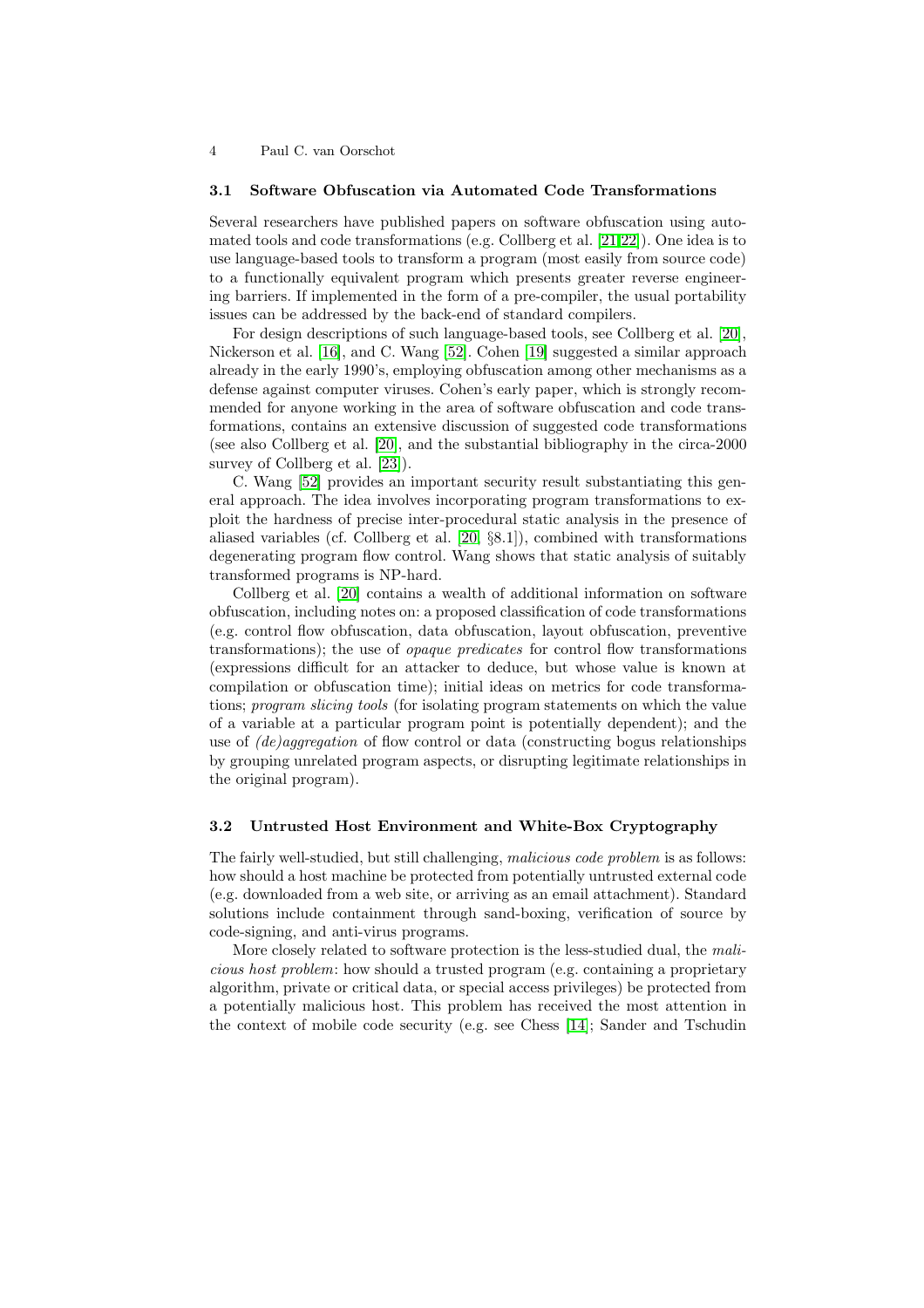[\[46](#page-12-3)[,45\]](#page-12-4); see also Algesheimer et al. [\[1\]](#page-10-4)). Both problems were noted already more than 20 years ago by Kent [\[37\]](#page-11-2) (see *§*[2\)](#page-1-0).

It is clear that the standard cryptographic paradigm – involving known algorithms, secret keys, and trusted communications end-points – fails entirely in the malicious host environment, as secret keys are directly visible. Moreover, as demonstrated by van Someren and Shamir [\[49\]](#page-12-5), finding cryptographic keys in memory is quite easy – their randomness and size distinguishes them from other items in memory, which generally contain redundancy. Thus storing critical keys in memory is a vulnerability, given the ubiquity of malicious software.

The same malicious host issues arise in digital rights management applications where software attempts to constrain what end-users may do with content (e.g. music, movies and books), or with respect to modifying the software itself. Indeed, the host is effectively considered a hostile environment. Once a software vendor or content provider makes their digital product available on a system not under their control, virtually all such control over the digital item is indeed lost. The threats include manual attacks (humans including legitimate end-users, typically aided by software tools) benefiting from hands-on access to the executing software; and program-based attacks by malicious software, programs which exploit software vulnerabilities, or simple local or remote exploits of access control failures.

This leads to an extremely severe threat model: the *white-box attack context* of Chow et al. [\[17\]](#page-10-5) (see also [\[18,](#page-10-6)[35\]](#page-11-12)) and *white-box cryptography* – cryptographic implementations designed to withstand attack in the white-box context. The white-box model contrasts traditional *black-box* models where only input-output or external behavior of software may be observed. An intermediate ground is *gray-box* attacks (also called *side-channel attacks* or *partial-access attacks*), such as fault analysis attacks (e.g.  $[10,11]$  $[10,11]$ ) and the timing and power analysis attacks of Kocher and others, which involve the use of additional information.

The white-box attack context assumes fully-privileged attack software has full access to the implementation of cryptographic algorithms (e.g. shares the host), can view and alter internal algorithm details, and can observe dynamic execution involving instantiated cryptographic keys. The attacker's objective is to extract the cryptographic key, for use on a different platform. As suggested above, in this context standard cryptographic algorithms fail to provide protection. Here the choice (diversity) of implementation appears to be a remaining line of defense.

### <span id="page-4-0"></span>**3.3 Software Tamper Resistance**

Software obfuscation provides protection against reverse engineering, the goal of which is to understand a program. Reverse engineering is a typical first step prior to an attacker making software modifications which they find to their advantage. Detecting such integrity violations of original software is the purpose of software tamper resistance techniques. Software tamper resistance has been less studied in the open literature than software obfuscation, although the past few years has seen the emergence of a number of interesting proposals.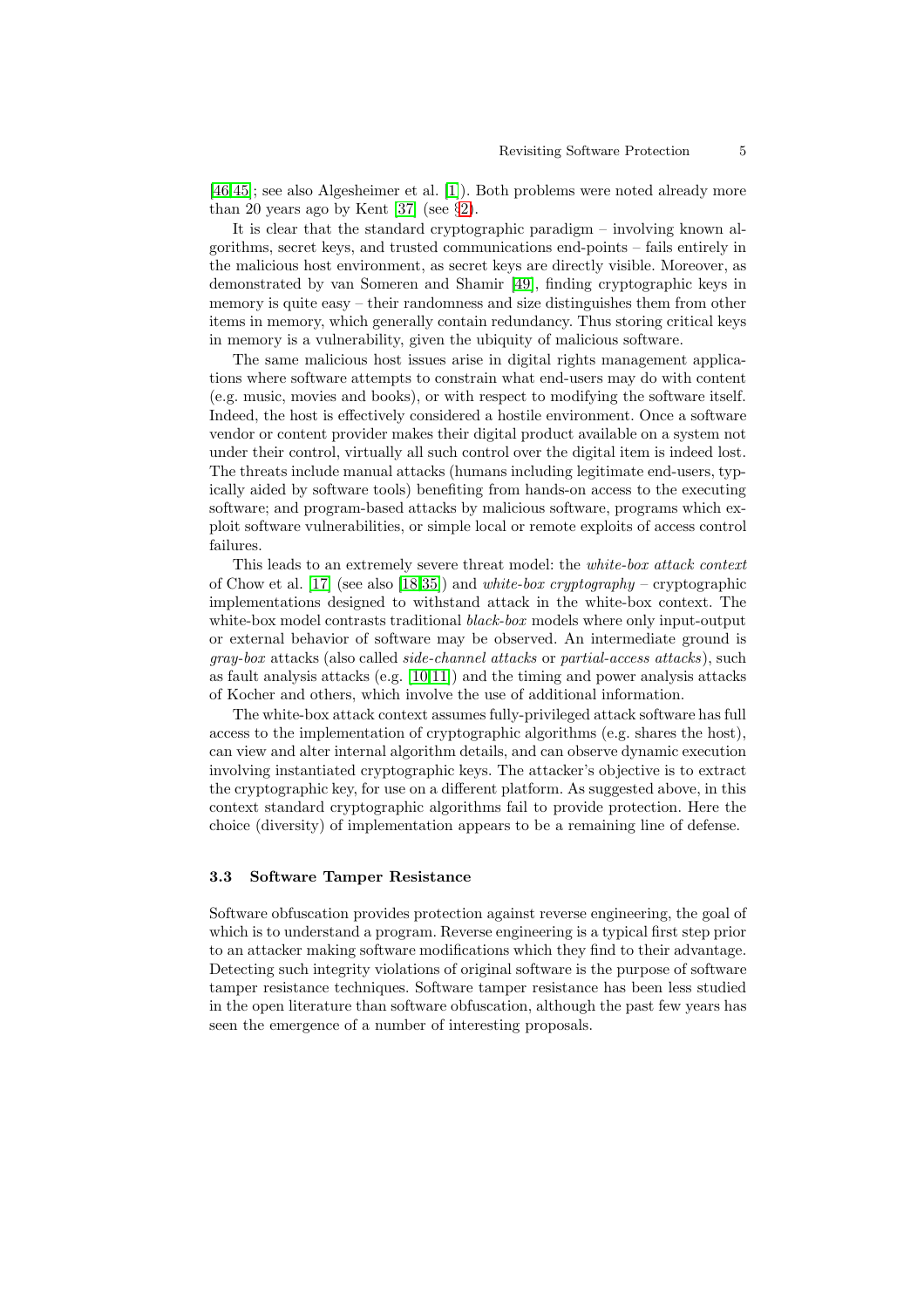Fundamental contributions in this area were made by Aucsmith [\[6\]](#page-10-0), in conjunction with Graunke [\[7\]](#page-10-1) at Intel. Aucsmith defines *tamper resistant software* as software which is resistant to observation and modification, and can be relied upon to function properly in hostile environments. An architecture is provided based on an *Integrity Verification Kernel* (IVK) which verifies the integrity of critical code segments. The IVK architecture is self-decrypting and involves selfmodifying code.

Working under similar design criteria (e.g. to detect single bit changes in software), Horne et al. [\[34\]](#page-11-13) also discuss self-checking code for software tamper resistance. At run time, a large number of embedded code fragments called *testers* each test assigned small segments of code for integrity (using a linear hash function and an expected hash value); if integrity fails, an appropriate response is pursued. The use of a number of testers increases the attacker's difficulty of disabling testers.

In related work, Chang and Atallah [\[12\]](#page-10-9) propose a scheme with somewhat broader capabilities involving a set of *guards* which can be programmed to carry out arbitrary tasks – one example is check-summing code segments for integrity verification providing software tamper resistance. Another suggested guard function is actually repairing code (e.g. if a damaged code segment is detected, downloading and installing a fresh copy of the code segment). They also outline a system for automatically placing guards within code.

Chen et al. [\[13\]](#page-10-10) propose *oblivious hashing*, which involves compile-time code modifications resulting in the computation of a running *trace* of the execution history of a program. Here a trace is a cumulative hash of the values of a subset of expressions which occur within the normal program execution.

### <span id="page-5-0"></span>**3.4 Software Diversity**

Diversity is an idea which is part of the software folklore, but it appears to only recently have received significant attention in the security community. The fundamental idea is simple: in nature, genetic diversity provides protection against an entire species being wiped out by a single virus or disease. The same idea applies for software, with respect to resistance to the exploitation of software vulnerabilities and program-based attacks. In this regard, however, the trend towards homogeneity in software is worrisome: consider the very small number of different Internet browsers now in use; and the number of major operating systems in use, which is considerably smaller than 10 years ago.

The value of software diversity as a protection mechanism against computer viruses and other software attacks was well documented by Cohen [\[19\]](#page-11-6) already in 1992-93. The architecture of automated code transformation tools to provide software obfuscation (see *§*[3.1\)](#page-3-1) can be modified slightly to provide software diversity: rather than creating one new instance of a program which is functionally equivalent to the original (and hard to reverse engineer), create several or many. Here the difficulty of reverse engineering or tampering with a single program instance is one security factor, but a more important factor is that an exploit crafted to succeed on one instance will not necessarily work against a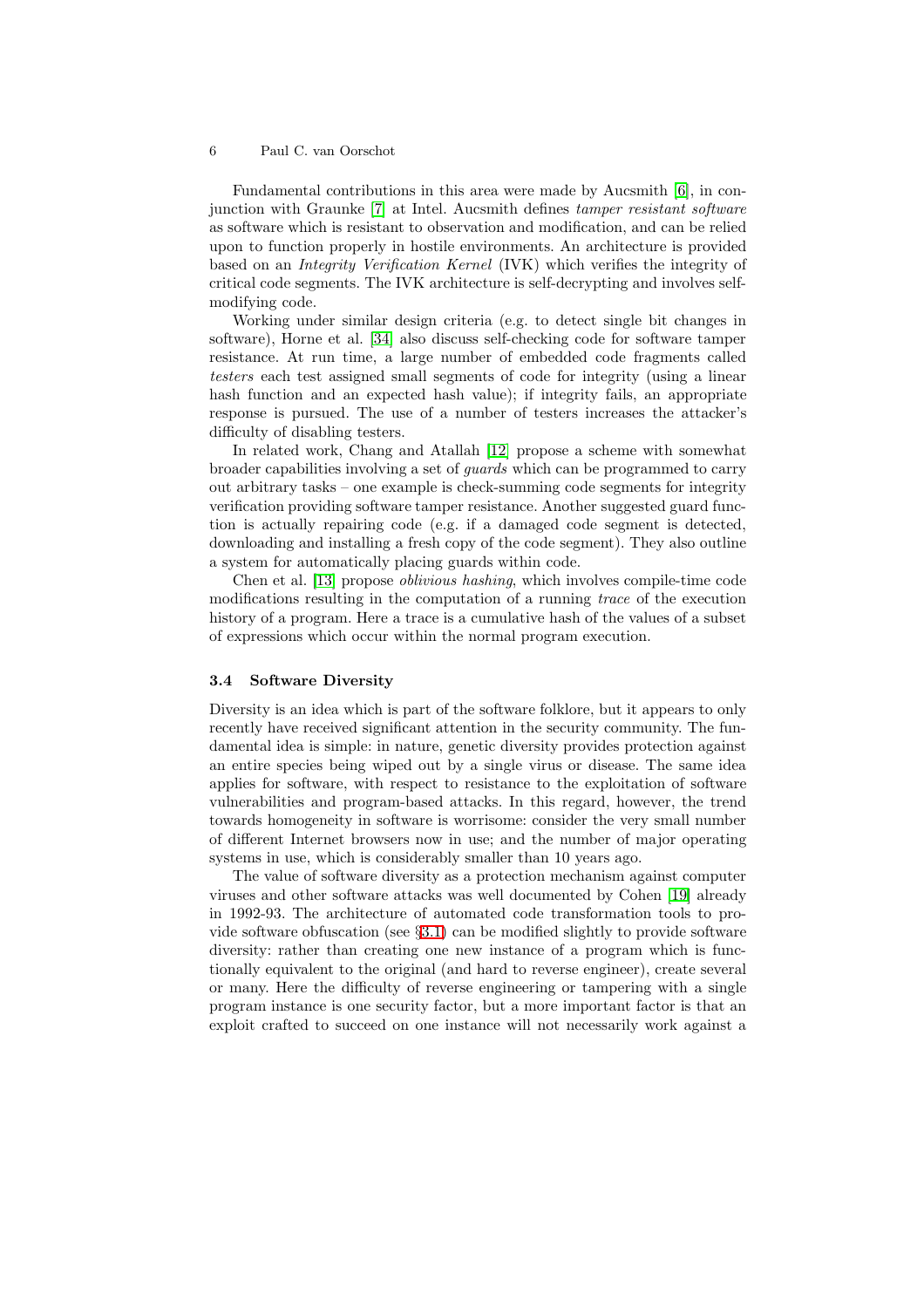second. Forrest et al. [\[28\]](#page-11-14) pursue this idea in several directions, including simple randomizations of stack memory to de-rail high-profile buffer-overflow attacks.

The idea of relying on diversity for improving the reliability and survivability of networks has gained recent popularity, subsequent to incidents of global terrorism (e.g. see C. Wang [\[52\]](#page-12-2) for contributions and references). The value of diversity for security and survivability was also recognized in the 1999 *Trust in Cyberspace* report [\[47\]](#page-12-6), among others.

## <span id="page-6-0"></span>**4 Other Observations on Software Protection**

The relative scarcity in the open literature of theoretical papers on software protection and obfuscation suggests that the field remains in its early stages. Not surprisingly, there exist inconsistencies in definitions, models, and conclusions in the existing literature, and often practical papers are entirely lacking in the former two. Often, the objectives of attackers are not clearly (if at all) defined, making security analysis of proposed solutions a vague pursuit. A further challenge is that for techniques whose security supposedly is based on the difficulty of solving hard problems, it is often unclear if attackers must necessarily solve the underlying difficult problems to achieve their objectives.

### **4.1 Positive and Negative Theoretical Results**

On the side showing promise for software obfuscation are np-hardness results of C. Wang [\[52\]](#page-12-2) (see also the earlier report [\[51\]](#page-12-7)), the related results of Ogiso [\[43\]](#page-12-8), and pspace-hardness results of Chow et al. [\[15\]](#page-10-11). These results suggest that one may expect code transformations to significantly (e.g. exponentially) increase the difficulty of reverse-engineering, and provide the beginnings of a foundation justifying the approach and security possible through code transformations.

In constrast are the impossibility results of Barak et al. [\[9\]](#page-10-12), who prove that the following device does not exist: a software *virtual black box generator* which can protect *every* program's code from revealing more than the program's inputoutput behavior. While on the surface this result is quite negative for practitioners interested in software obfuscation, upon deeper inspection this is not so (despite the rather suggestive title of the paper); the results simply arise from the choice of definitions, model, and question posed.

In practice, the non-existence of such a virtual black box generator would appear to be of little concern. Of greater interest are several different questions, such as: to what proportion of programs of practical interest does this result apply; do obfuscators exist which are capable of obfuscating programs of practical interest; and can a more practical model be defined, allowing some level of non-critical information to leak from the execution of a program, provided it is not useful information to the attacker.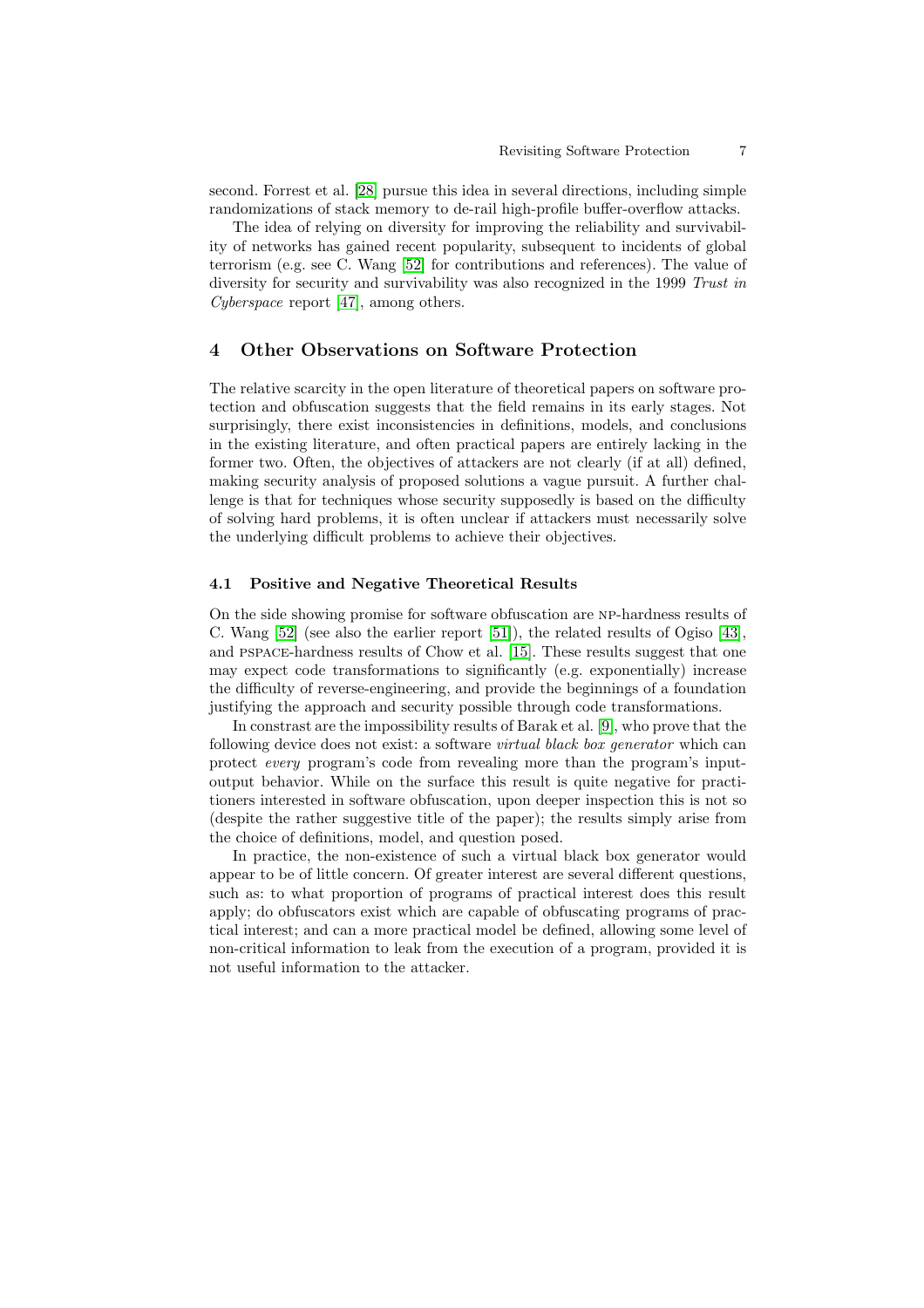#### **4.2 Security Justified by Complexity Class Results**

The usual caveats also exist regarding the use of complexity-theoretic arguments as the basis for security. While NP-complete problems [\[29\]](#page-11-15) are generally considered intractable, this intractability is based on the difficulty of the hardest problem instances. However, some NP-complete problems are easy in the average case, while random instances of others are still difficult. Thus for use in security, of greater interest than worst-case is average-case complexity analysis (e.g. see the overview by J. Wang [\[50\]](#page-12-9)). In fact, we require not only average-case difficulty, but the probability of easy instances arising being very low.

Moreover, there are many cryptographic examples where difficult problems have been used to justify the security of proposals, which were later proven to be easily broken due to the fact that the particular problem instances built into actual instantiations turned out, for various reasons, to be far weaker than the hardest, or average, problem instances.

By way of comparison, it is interesting to recall the definition of the preimage resistance property for cryptographic one-way hash functions (e.g. [\[40,](#page-12-10) p.323]): for *essentially all* pre-specified outputs, it is computationally infeasible to find any input which hashes to that output. Thus a one-way hash function is considered good if it is difficult to invert for almost all outputs. Note that the definition does not simply require that there exist *some* hard instances.

#### **4.3 Definition of Efficiency**

A separate challenge, that is not unique to the literature on software protection, is the difference between what theoreticians and practitioners refer to as efficient. In standard complexity theory, slowing down running time by "only" a polynomial factor leaves a polynomial-time algorithm in polynomial time; and logarithmic slowdowns are considered quite good. In constrast in practice, a slowdown by a constant factor of as little as two (2), let alone two orders of magnitude (constant 100), is often far more than can be tolerated. Indeed in some cases, an overall slowdown of 10-20% is intolerable. Similar comments apply for space (although in practice, except in constrained environments, memory is now typically far less of a barrier - especially for personal computers).

A related comment offers a more graphical illustration for running time: for any fixed key length *t*, a *t*-bit key space can be exhaustively searched in constant time  $2^t$ ; therefore, the time to break a strong cipher with a 128-bit key, e.g. AES [\[24\]](#page-11-16), is uninteresting from a complexity-theoretic viewpoint – namely, *O*(1).

#### **4.4 Security through Obscurity Vs. Software Obfuscation**

A frequently cited set of cryptographic principles devised by Auguste Kerck-hoffs in 1883 [\[38\]](#page-11-17) stipulates that security should not suffer if an adversary knows all the details of an encryption function aside from the secret key (and therefore, all security rests on the secrecy of this key). Amateur cryptographers often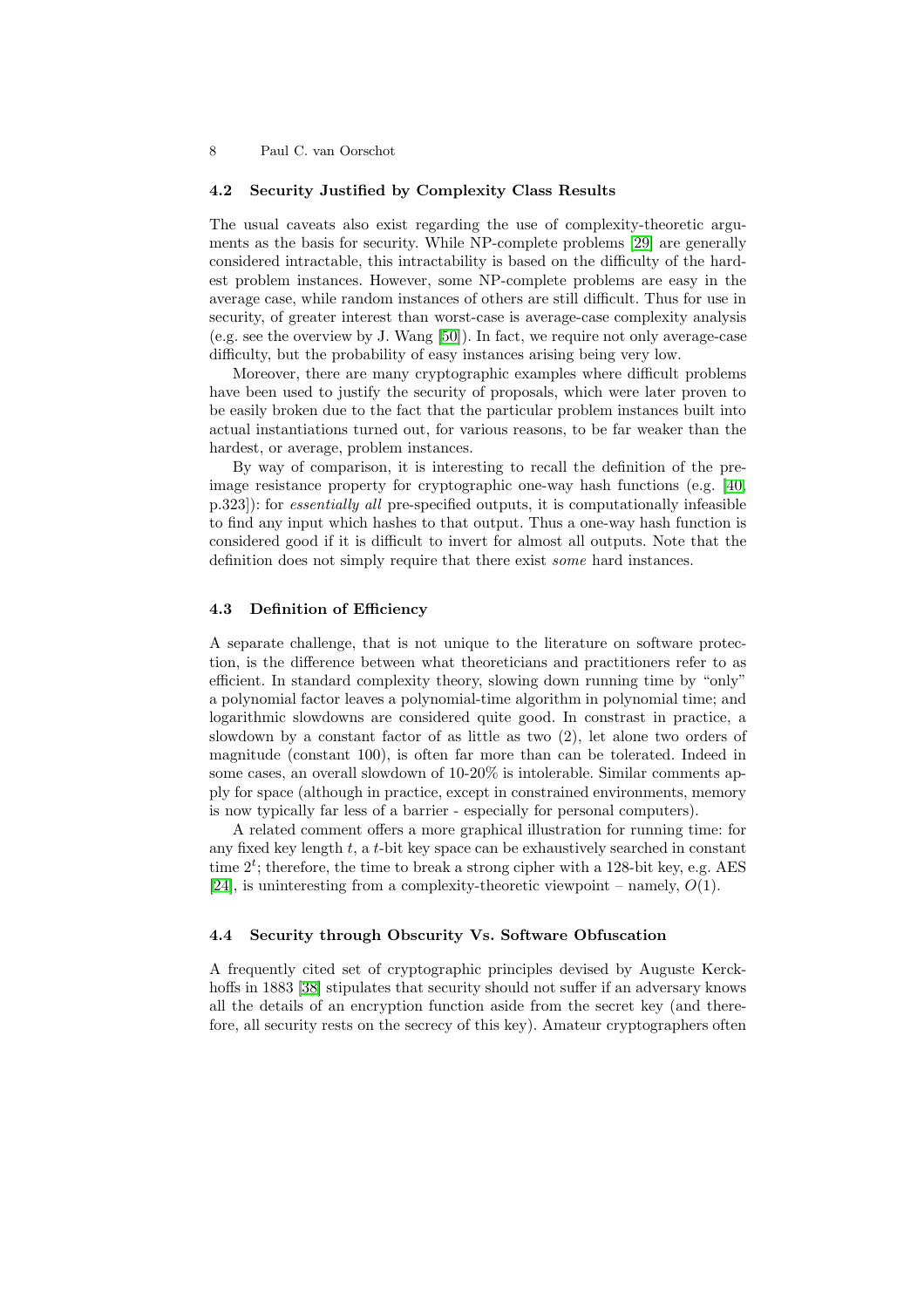violate this rule, designing systems whose security relies on secrecy of design details, which invariably become known. Such "security through obscurity" is thus severely frowned upon. Due to the language similarity with the phrase "software obfuscation", many people are pre-conditioned to also frown upon software obfuscation, without thinking further. (Of course, depending on the type of software obfuscation, this may be entirely justified.)

In our view, software obfuscation can and should be fundamentally distinct from security through obscurity. To this end, software obfuscation techniques should be pursued in which there are a very large space of possible transformations of an original software program to a transformed program, and indeed the security should not be compromised by an adversary knowing the set of possible mappings (or having the software transformation tool itself available). The choice among possible mappings should be sufficiently large that the security rests on the wide range of possibilities (analogous to a large key space).

## <span id="page-8-0"></span>**5 Low-Cost Trusted Hardware Approaches**

Concerns have continued to mount regarding trust in the Internet as a reliable platform for secure e-commerce, and as a foundation for content protection in digital rights management applications. Behind these concerns are inherent limitations of software-only security solutions. Such issues have resulted in efforts to develop a low-cost, commercial generic trusted hardware platform. The Trusted Computing Platform Alliance (TCPA), recently renamed the Trusted Computing Group [\[48\]](#page-12-11), began in January 1999 under the efforts of Compaq, HP, IBM, Intel and Microsoft. Version 1.0 of the TCPA specifications were released early in 2001, defining the core security funcationality of a trusted subsystem for computing platforms, intended to "create a foundation of trust for software processes, based on a small amount of hardware within such platforms" [\[8,](#page-10-13) p.5].

Microsoft has also launched a separate (related) initiative originally known as *Palladium*, and recently renamed the Next-Generation Secure Computing Base  $([41, 42]$  $([41, 42]$  $([41, 42]$ ; see also patents by England et al.  $[26, 27]$  $[26, 27]$ ). Lively debate is ongoing (e.g. see Anderson's FAQ [\[2\]](#page-10-14)) about the good and evil which will arise as a result of either or both TCPA and Palladium, and whether or not erosion of end-user control of their own devices, due to corporate-controlled DRM, is a likely result.

Earlier, Arbaugh et al. proposed a general architecture of how to develop such a trust foundation ([\[4\]](#page-10-15); and related patent [\[5\]](#page-10-16)), intializing a computer system by successively validating the integrity of each layer throughout the bootstrap process, thereby providing a chain of integrity guarantees based on initial trust in the hardware layer.

Lie et al. [\[39\]](#page-12-13) explore an alternate solution to the failures to date of softwareonly tamper-resistance, examining the hardware implementation of *execute-only memory*. Such memory allows the execution of stored-memory instructions, but no other manipulations. Gutmann [\[32\]](#page-11-20) provides a clear discussion of the security issues facing cryptographic implementations in software under general-purpose operating systems, and examines the design challenges in overcoming these issues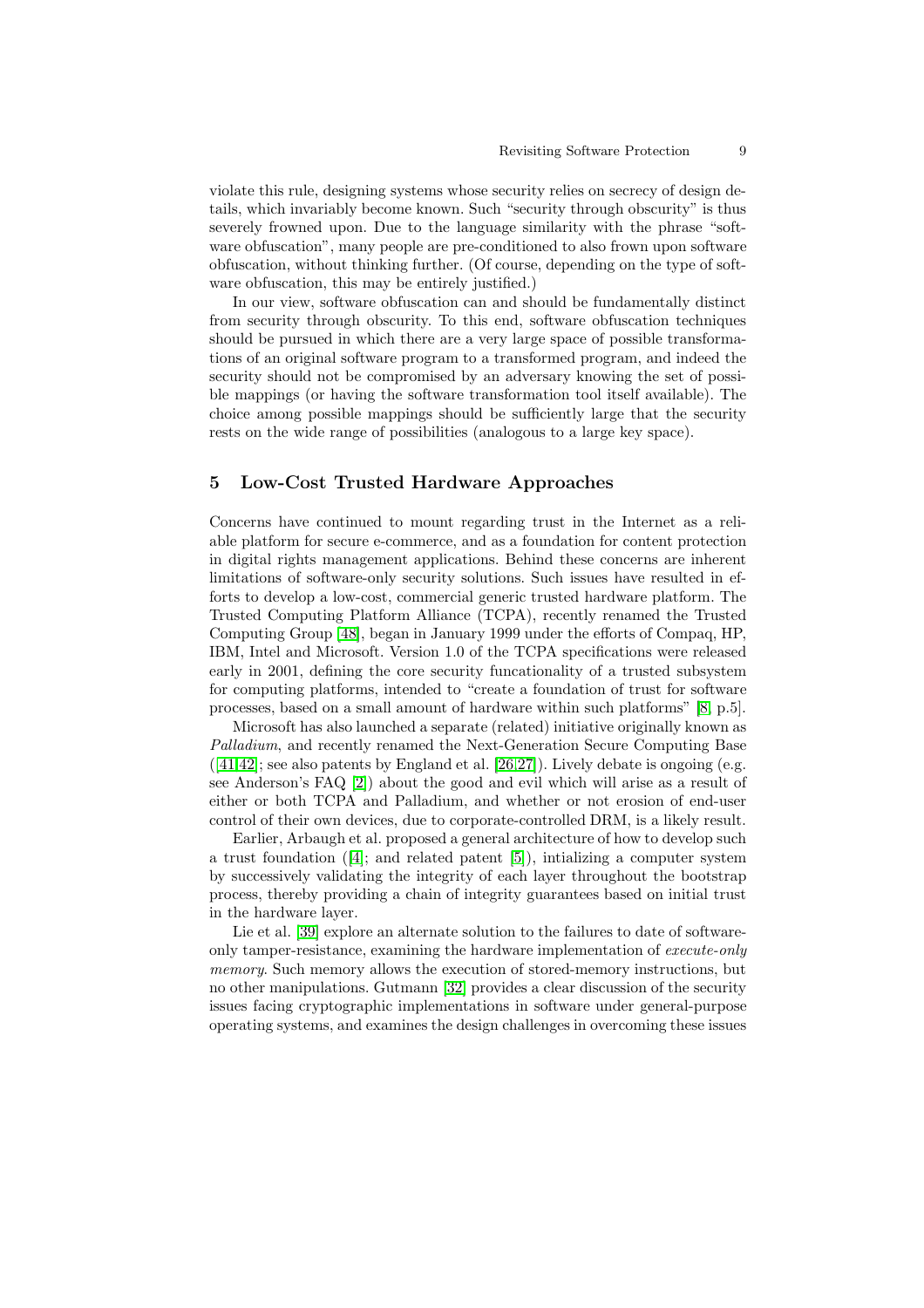by employing secure cryptographic co-processors. Anderson and Kuhn [\[3\]](#page-10-17) provide a number of attacks against tamper resistant (especially low-cost) devices, and make the case that building and using such devices properly is deceptively difficult.

## <span id="page-9-0"></span>**6 Concluding Remarks**

The theoretical results to date on software obfuscation leave room for software protection of considerable practical value. This should be of no surprise – indeed, the impossibility of building a program to determine whether other software is malicious does not preclude highly valuable computer virus detection technologies, and a viable (even lucrative) anti-virus industry.

We believe that it is still early in the history of research in the areas of software protection and obfuscation, and that many discoveries and innovations lie ahead – perhaps especially in the areas of software diversity (which seems to be very little utilized presently), and software tamper resistance.

We expect to see more open discussion of specific techniques, and believe that, similar to the history in the field of cryptography, the surest way to obtain an increased number of secure techniques is to involve public scrutiny, peer evaluation, and open discussion in the literature. We see the past trends of proprietary, undislosed methods of software obfuscation techniques analogous to the early days in cryptography, where invention and use of (weak) unpublished encryption algorithms by novices was commonplace.

A factor in favour of those promoting software obfuscation, software tamper resistance, and related software protection methods is Moore's law. As computing cycles become yet faster and faster, and the availability and speed of memory continue to increase, the computational penalties typically experienced in relation to many software protection approaches, will be unimportant. (Again, this seems analogous to the execution of 512-bit RSA being intolerably slow on a PC 20 years ago.)

As has been the case for some time, one of the greatest challenges in this area remains the lack of analysis techniques, and metrics for evaluating and comparing the strength of various software protection techniques. As a first step before obtaining such metrics, we believe more work is necessary in clarifying the exact goals of software obfuscation, and the precise objectives of attackers. We also believe there is a substantial research opportunity to fill in the large gap between the practical and theoretical progress in this area. For techniques of practical interest, we see opportunities to define models and approaches better reflecting applications for which software protection of short durations suffices (cf. forced software updates, *§*[2\)](#page-1-0).

**Acknowledgements**: The author acknowledges the generous support of the National Sciences and Engineering Research Council of Canada for support under both a Canada Research Chair and an NSERC Discovery Grant.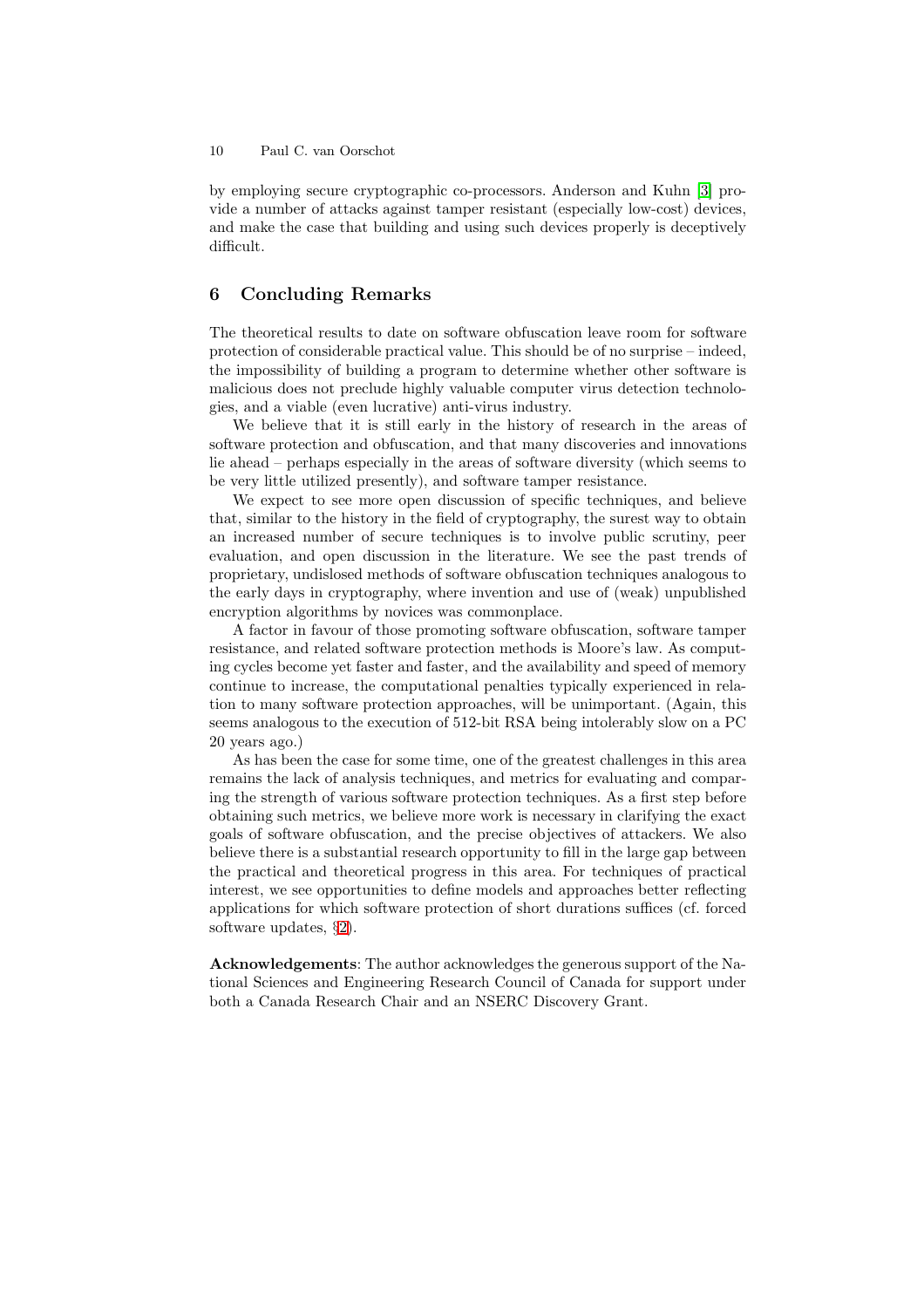### <span id="page-10-4"></span>**References**

- 1. J. Algesheimer, C. Cachin, J. Camenisch, G. Karjoth, "Cryptographic Security for Mobile Code", pp. 2–11 in Proc. 2001 IEEE Symposium on Security and Privacy (May 2001).
- <span id="page-10-14"></span>2. R. Anderson, Trusted Computing FAQ – TCPA/Palladium/NGSCB/TCG, http://www.cl.cam.ac.uk/∼rja14/tcpa-faq.html.
- <span id="page-10-17"></span>3. R.J. Anderson, M.G. Kuhn, "Low Cost Attacks on Tamper-Resistant Devices", pp. 125–136, 5th International Workshop on Security Protocols, Springer LNCS 1361 (1997).
- <span id="page-10-15"></span>4. W.A. Arbaugh, D.J. Farber, J.M. Smith, "A Secure and Reliable Bootstrap Architecture", Proc. 1997 IEEE Symp. Security and Privacy, pp.65–71, May 1997.
- <span id="page-10-16"></span>5. W.A. Arbaugh, D.J. Farber, A.D. Keromytis, J.M. Smith, *Secure and Reliable Bootstrap Architecture*, U.S. Patent 6,185,678 (filed Oct.2 1998; issued Feb.6 2001).
- <span id="page-10-0"></span>6. D. Aucsmith, "Tamper Resistant Software: An Implementation", Proc. 1st International Information Hiding Workshop (IHW), Cambridge, U.K. 1996, Springer LNCS 1174, pp. 317-333 (1997).
- <span id="page-10-1"></span>7. D. Aucsmith, G. Graunke, *Tamper Resistant Methods and Apparatus*, U.S. Patent 5,892,899 (filed June 13 1996; issued Apr.6 1999).
- <span id="page-10-13"></span>8. B. Balacheff, L. Chen, S. Pearson (ed.), D. Plaquin, G. Proudler, *Trusted Computing Platforms: TCPA Technology in Context*, Prentice Hall, 2002.
- <span id="page-10-12"></span>9. B. Barak, O. Goldreich, R. Impagliazzo, S. Rudich, A. Sahai, S. Vadhan, K. Yang, "On the (Im)possibility of Obfuscating Programs", pp. 1–18, Advances in Cryptology – Crypto 2001, Springer LNCS 2139 (2001).
- <span id="page-10-7"></span>10. E. Biham, A. Shamir, "Differential Fault Analysis of Secret Key Cryptosystems", pp. 513–525, Advances in Cryptology – Crypto '97, Springer LNCS 1294 (1997). *Revised*: Technion - C.S. Dept. - Technical Report CS0910-revised, 1997.
- <span id="page-10-8"></span>11. D. Boneh, R.A. DeMillo, R.J. Lipton, "On the Importance of Eliminating Errors in Cryptographic Computations", *J. Cryptology* 14(2), pp. 101–119 (2001).
- <span id="page-10-9"></span>12. H. Chang, M. Atallah, "Protecting Software Code by Guards", Proc. 1st ACM Workshop on Digital Rights Management (DRM 2001), Springer LNCS 2320, pp.160–175 (2002).
- <span id="page-10-10"></span>13. Y. Chen, R. Venkatesan, M. Cary, R. Pang, S. Sinha, M. Jakubowski, "Oblivious Hashing: A Stealthy Software Integrity Verification Primitive", Proc. 5th Information Hiding Workshop (IHW), Netherlands (October 2002), Springer LNCS 2578, pp.400–414.
- <span id="page-10-3"></span>14. D.M. Chess, "Security Issues in Mobile Code Systems", pp.1–14 in *Mobile Agents and Security*, G. Vigna (ed.), Springer LNCS 1419 (1998).
- <span id="page-10-11"></span>15. S. Chow, Y. Gu, H. Johnson, V.A. Zakharov, "An Approach to the Obfuscation of Control-Flow of Sequential Computer Programs", pp. 144–155, Proc. ISC 2001 – 4th International Information Security Conference, Malaga, Spain 1–3 October 2001, Springer LNCS 2200 (2001).
- <span id="page-10-2"></span>16. J.R. Nickerson, S.T. Chow, H.J. Johnson, Y. Gu, "The Encoder Solution to Implementing Tamper Resistant Software", presented at the CERT/IEEE Information Survivability Workshop, Vancouver, Oct. 2001.
- <span id="page-10-5"></span>17. S. Chow, P. Eisen, H. Johnson, P.C. van Oorschot, "White-Box Cryptography and an AES Implementation", Proc. 9th International Workshop on Selected Areas in Cryptography (SAC 2002), Springer LNCS 2595 (2003).
- <span id="page-10-6"></span>18. S. Chow, P. Eisen, H. Johnson, P.C. van Oorschot, "A White-Box DES Implementation for DRM Applications", Proc. 2nd ACM Workshop on Digital Rights Management (DRM 2002), Springer LNCS (to appear).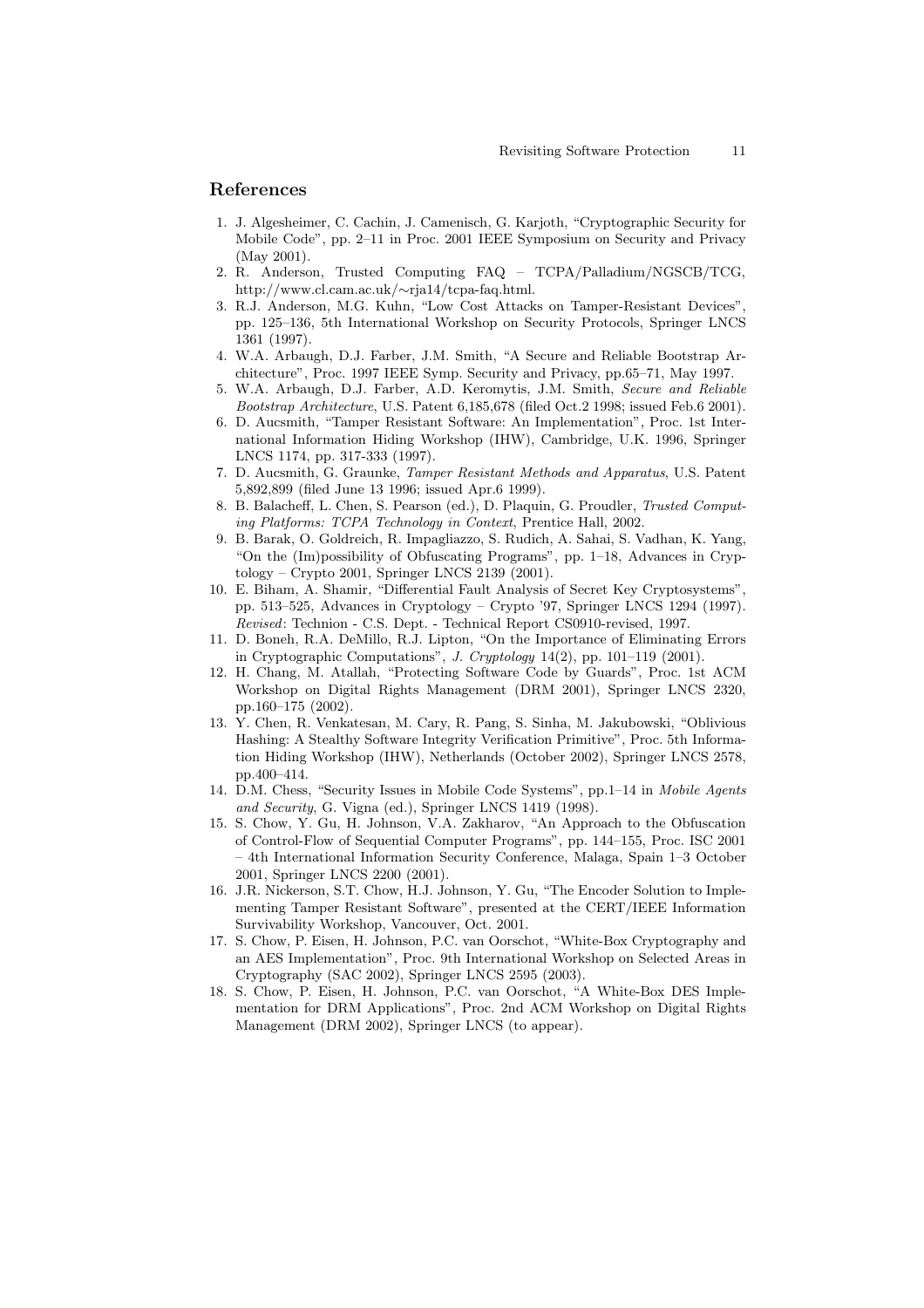- <span id="page-11-1"></span>12 Paul C. van Oorschot
- <span id="page-11-6"></span>19. F. Cohen, "Operating System Protection Through Program Evolution", *Computers and Security* 12(6), 1 Oct. 1993, pp. 565–584.
- <span id="page-11-10"></span>20. C. Collberg, C. Thomborson, D. Low, "A Taxonomy of Obfuscating Transformations", Technical Report 148, Dept. Computer Science, University of Auckland (July 1997).
- <span id="page-11-8"></span>21. C. Collberg, C. Thomborson, D. Low, "Manufacturing Cheap, Resilient, and Stealthy Opaque Constructs", Proc. Symp. Principles of Programming Languages (POPL'98), Jan. 1998.
- <span id="page-11-9"></span>22. C. Collberg, C. Thomborson, D. Low, "Breaking Abstractions and Unstructuring Data Structures", IEEE International Conf. Computer Languages (ICCL'98), May 1998.
- <span id="page-11-11"></span>23. C.S. Collberg, C. Thomborson, "Watermarking, Tamper-Proofing, and Obfuscation - Tools for Software Protection", *IEEE Trans. Software Engineering*, Vol. 28 No. 6 (June 2002).
- <span id="page-11-16"></span><span id="page-11-0"></span>24. J. Daemen, V. Rijmen, *The Design of Rijndael:* aes *– The Advanced Encryption Standard*, Springer, 2001.
- 25. ComputerWeekly.com, "U.S. Software Security Takes Off", 8 November 2002, http://www.computerweekly.com/Article117316.htm
- <span id="page-11-18"></span>26. P. England, J.D. DeTreville, B.W. Lampson, *Digital Rights Management Operating System*, U.S. Patent 6,330,670 (filed Jan.8 1999; issued Dec.11 2001).
- <span id="page-11-19"></span>27. P. England, J.D. DeTreville, B.W. Lampson, *Loading and Identifying a Digital Rights Management Operating System*, U.S. Patent 6,327,652 (filed Jan.8 1999; issued Dec.4 2001).
- <span id="page-11-14"></span>28. S. Forrest, A. Somayaji, D. H. Ackley, "Building Diverse Computer Systems", pp. 67–72, Proc. 6th Workshop on Hot Topics in Operating Systems, IEEE Computer Society Press, 1997.
- <span id="page-11-15"></span>29. M.R. Garey, D.S. Johnson, *Computers and Intractability - A Guide to the Theory of NP-Completeness*, W.H. Freeman and Company, 1979.
- <span id="page-11-7"></span>30. O. Goldreich, R. Ostrovsky, "Software Protection and Simulation on Oblivious RAMs", *Journal of the ACM*, vol.43 no.3 (May 1996), pp.431–473. Based on earlier ideas of Goldreich (STOC'87) and Ostrovsky (STOC'90).
- <span id="page-11-3"></span>31. J. Gosler, "Software Protection: Myth or Reality?", Advances in Cryptology – CRYPTO'85, Springer-Verlag LNCS 218, pp.140–157 (1985).
- <span id="page-11-20"></span>32. P. Gutmann, "An Open-source Cryptographic Co-processor", Proc. 2000 USENIX Security Symposium.
- <span id="page-11-5"></span>33. A. Herzberg, S.S. Pinter, "Public protection of software", pp.371–393, *ACM Trans. Computer Systems*, vol.5 no.4 (Nov. 1987). Earlier version in Crypto'85.
- <span id="page-11-13"></span>34. B. Horne, L. Matheson, C. Sheehan, R. Tarjan, "Dynamic Self-Checking Techniques for Improved Tamper Resistance", Proc. 1st ACM Workshop on Digital Rights Management (DRM 2001), Springer LNCS 2320, pp.141–159 (2002).
- <span id="page-11-12"></span>35. M. Jacob, D. Boneh, E. Felton, "Attacking an Obfuscated Cipher by Injecting Faults", Proc. 2nd ACM Workshop on Digital Rights Management (DRM 2002), Springer LNCS (to appear).
- <span id="page-11-4"></span>36. M. Jakobsson, M.K. Reiter, "Discouraging Software Piracy Using Software Aging", Proc. 1st ACM Workshop on Digital Rights Management (DRM 2001), Springer LNCS 2320, pp.1–12 (2002).
- <span id="page-11-2"></span>37. S. Kent, *Protecting Externally Supplied Software in Small Computers*, Ph.D. thesis, M.I.T., September 1980.
- <span id="page-11-17"></span>38. A. Kerckhoffs, "La Cryptographie Militaire", *Journal des Sciences Militaires*, vol.9 (February 1883).